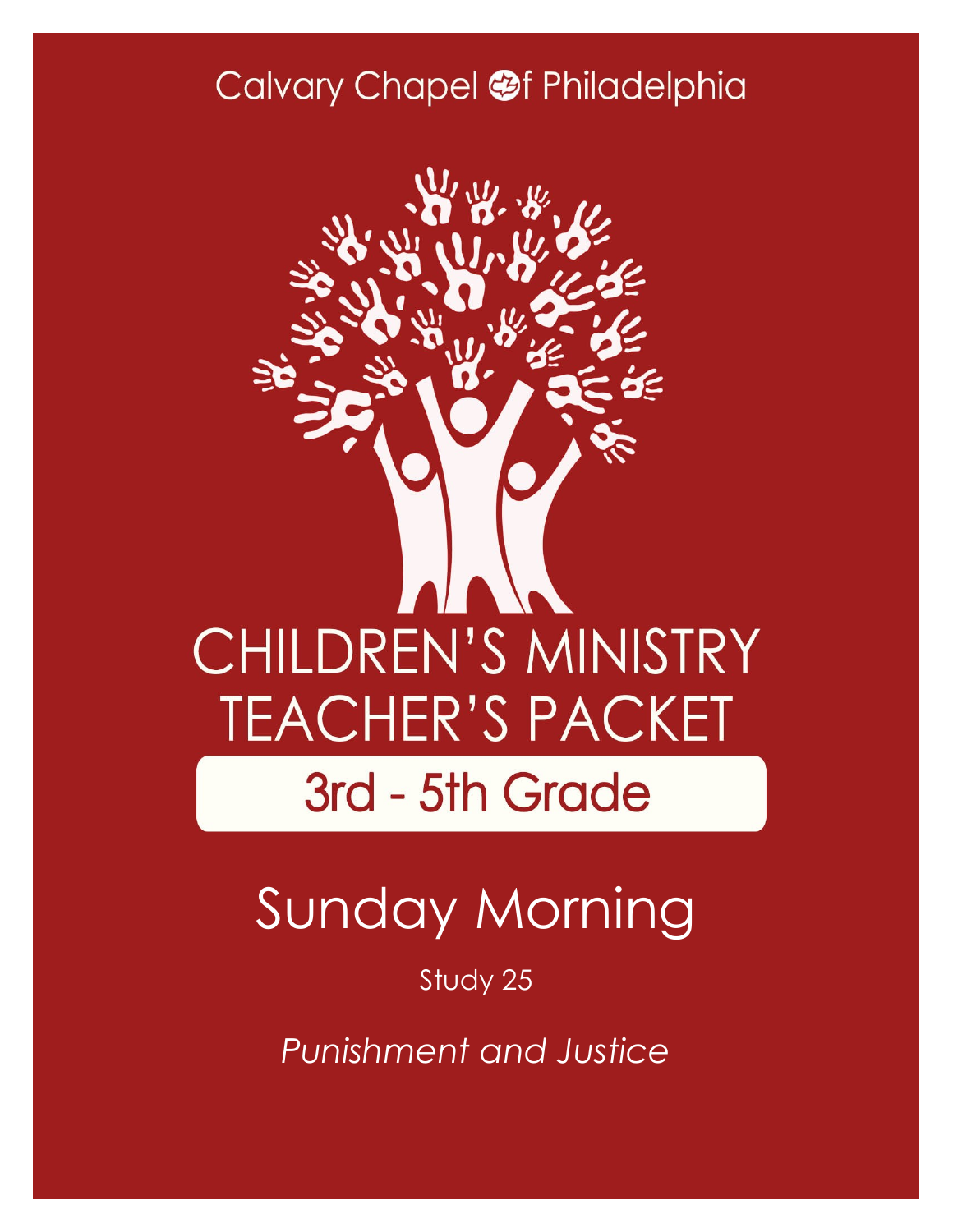### Justice and Punishment

The Objective is the key concept for this weeks lesson. It should be the main focus of the study

These are the key verses that you will find helpful in teaching your study this week. The "Main passage" is the basis of the study, where the other verse support the objective of the lesson.

There is a memory verse for the students that relates to every study. If a student can memorize the verse for the following week you may give them a prize from the "reward box" found on your cart.

An introductory activity or question that will settle the class, draw their attention to the study and prepare their hearts for God's Word

**Objective** To teach the students about God's perfect justice and to show them why He punishes sin.

**Key Verses** Proverbs 21:10-15—Main Teaching Passage Hebrews 12:5-6 1 John 1:9

### **Memory Verse** - Ephesians 1:7

"In him we have redemption through his blood, the forgiveness of our trespasses, according to the riches of his grace."

### **Hook**

Review last week's memory verse, 1 Peter 2:1-2.

Take some time at the beginning of class to go over the questions that the students asked last week.

Ask the students the following question, "Why do police officers arrest people when the break the law?" Then ask, "Why is that good for the person broke the law?" and, "Why is that good for everyone else?" Lastly ask, "Is there anything that you and I can learn when we see someone else get in trouble for something that they have done?"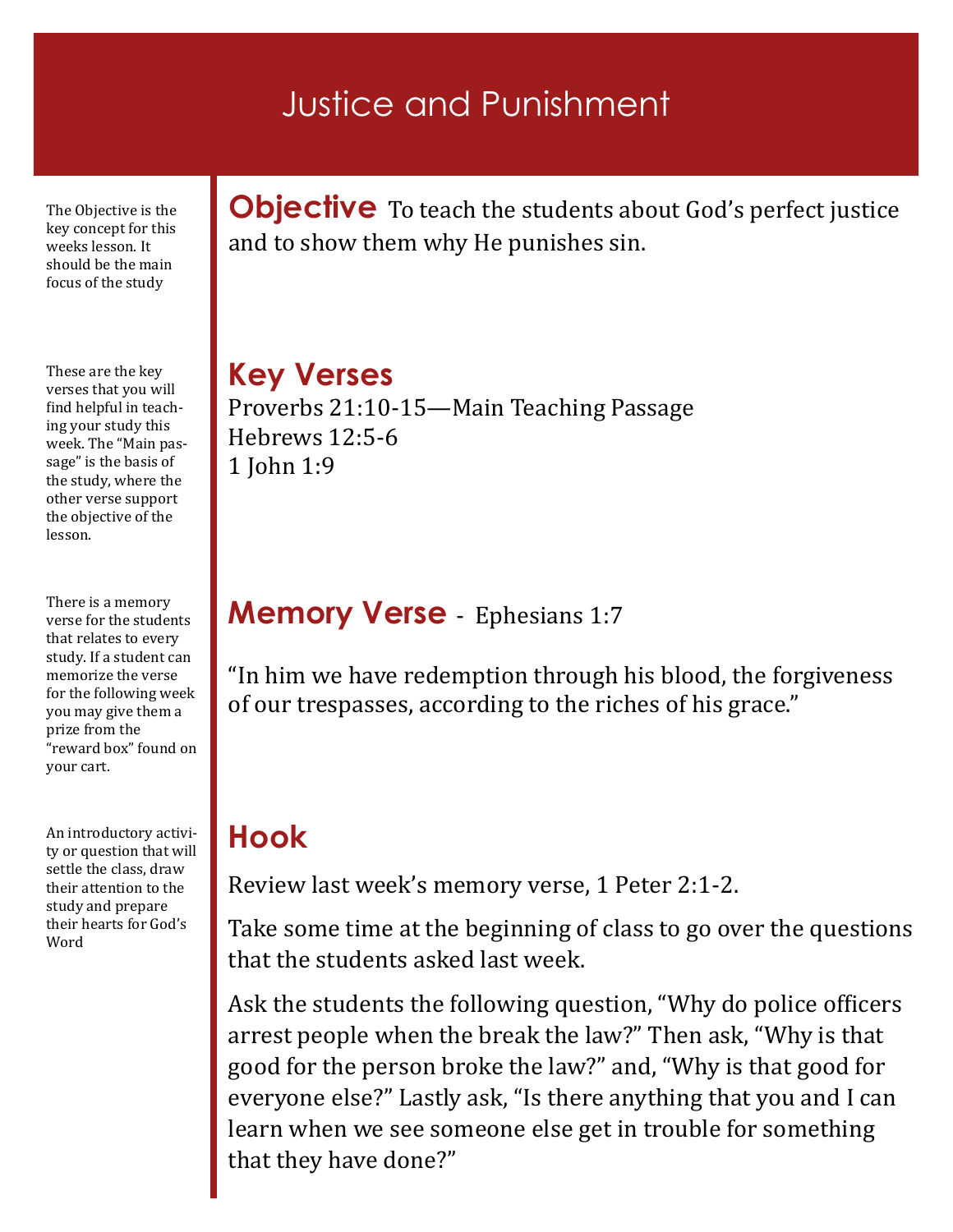What does the Bible say? This is where we will read a passage or series of passages that teach on the subject of the day.

## BOOK

Our study will begin in Proverbs 21:10-15 and will then divert to other passages in the New Testament. There are three key verses in our opening passage. Verses 11, 12 and 15 all talk about justice and the punishment of the wicked. In these three verses we see very clearly that God punishes unrighteousness (verse 12), and then gives us two reasons why God gives consequences for our sins (verses 11 and 15).

When God punishes a rebellious act, it causes a number of reactions in people. We see that God's punishment serves as a deterrent to others who may have been tempted to do the same acts as those being punished; "His justice causes the simple to become wise." We see that people who are being punished are taught wisdom. They see that their foolish act is the cause of these consequences, therefore they will be hesitant to do that same thing again.

We also see that justice is "a joy to the righteous." God's justice is not feared by those who are hearing His voice and doing His commandments. It is, however, "a terror to evildoers." Those who are breaking God's law should be afraid of the repercussions.

God does not just punish sin, He also disciplines those that He loves. In Hebrews 12:5-6, we read, "My son, do not regard lightly the discipline of the Lord, nor be weary when reproved by him. For the Lord disciplines the one he loves, and chastises every son whom he receives." God reprimands those who have been disobedient, even His most beloved sons and daughters. He does this *because* He loves them. When we mess up, God shows when and how. He disciplines us so that (just as above) we learn from our mistakes, and hopefully do not do them again in the future.

The interpretation/ exegesis of the passage. What does this passage mean? How does this passage apply to my life?

## LOOK

Have you ever been caught doing the wrong thing and had to have a long talk with your parents or teachers? Nobody enjoys those conversations. You feel foolish for having broken the rules, and you feel embarrassed to have talk about why you did what you did. We also hate the feeling of knowing that we have disappointed the people that we love most. If you have done something really bad, you might receive any number of punishments. You might not be allowed to watch TV or play video games. You might have to stay in your room, or stay home instead of going somewhere that you really wanted go. Our parents punish us for the same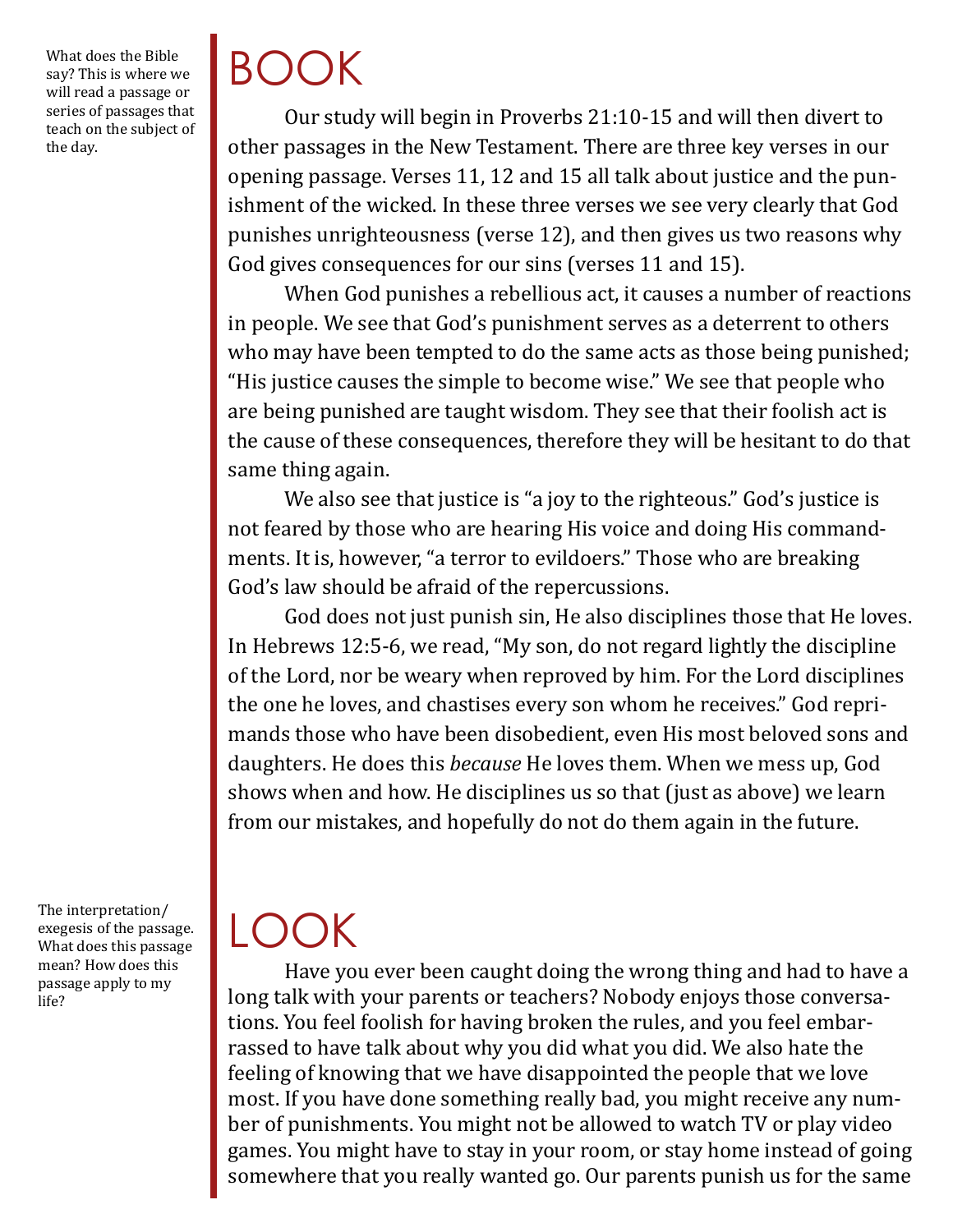## LOOK (Continued)

reasons that God disciplines us for our sin. If we miss out on something that we really like, the next time that we are faced with the same situation we might choose to do the right thing because we don't want to be punished again.

When we mess up with God it is called sin. Sin is anything we think, say, or do that disobeys God. When we sin, we harm the relationship that we have between ourselves and God. God loves you so much, and when He sees you doing something that causes you harm (and sin *always* causes us harm in one way or another), then He is going to do something to help us to see that we are hurting ourselves or others, and He is going to try and get us to stop. This is one of the reasons that God disciplines those that He loves. He doesn't want you to sin and damage your self, so He disciplines us as a warning.

God is also Holy. This means that God is set apart, He can have nothing to do with sin, and He *must* judge it. His perfect love must be connected to His holiness. God cannot treat one person one way and another person a different way. He is perfect and holy, and therefore he judges all sin the same. Thankfully, another wonderful part about God is that He is forgiving. 1 John 1:9 says "If we confess our sins, he is faithful and just and will forgive us our sins and purify us from all unrighteousness."

Proverbs 21 tells us that justice is a teaching tool that God uses. When we are being punished, it teaches us to be wise the next time around, and it also lets others see the consequences of our actions and helps them to learn from our mistakes. If you make a mistake, if you mess up with God, go to Him, ask for forgiveness, and learn from what you did.

## TOOK

As a class, memorize Ephesians 1:7.

Talk to the students about how God's punishment (or discipline) is different for the believer and the unbeliever. He disciplines the believer as a loving father, but He punishes the unbeliever as a righteous judge.

**Pray:** Thank the Father for loving us enough to punish us when we sin. Ask for help in accepting His discipline and learning from our mistakes.

**Parent Question:** Why does God have to judge sin?

What is my response to this passage of Scripture? How should my life change according to what this passage teaches me? What are the practical things I can do throughout the week to make this true in my life?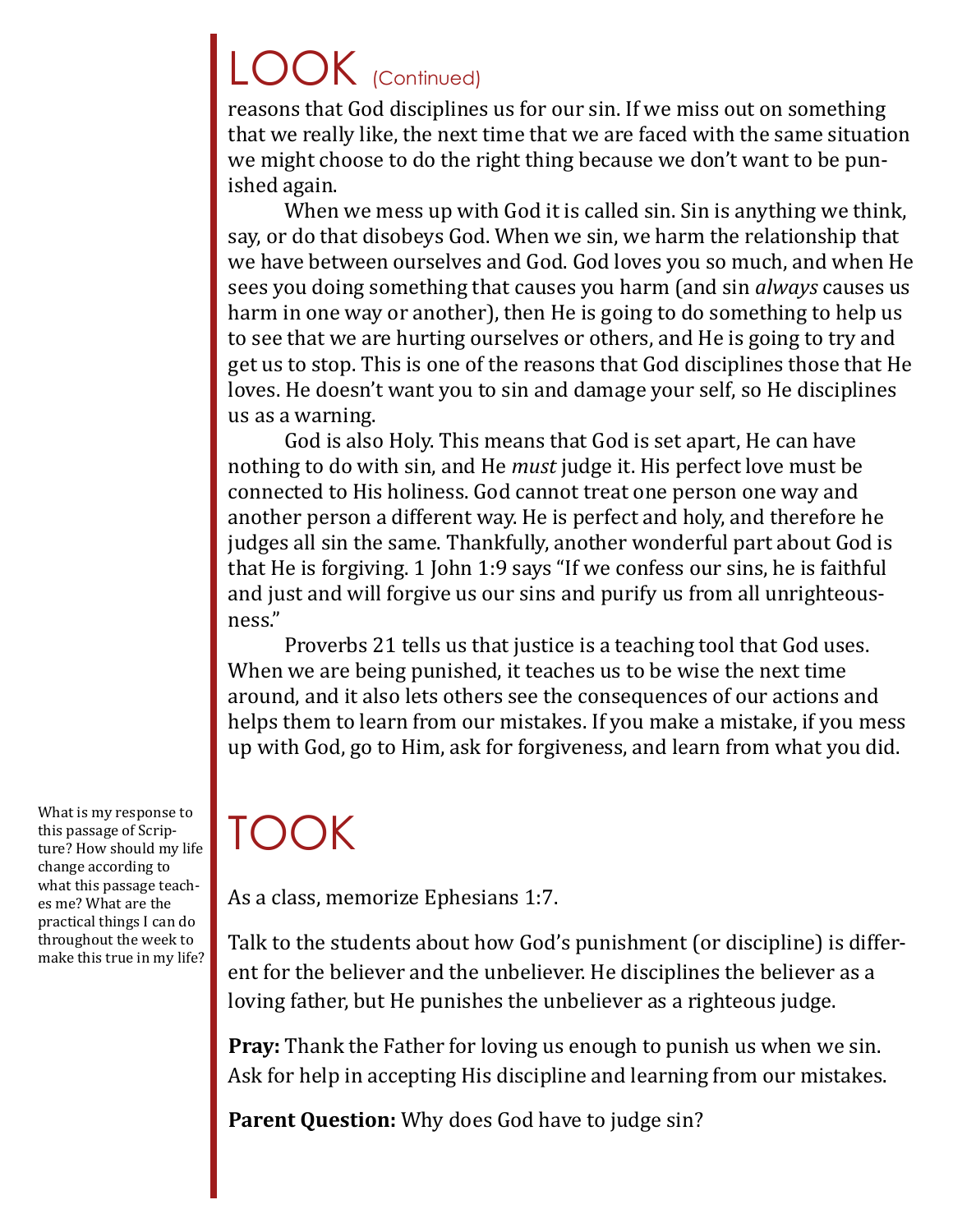## FURTHER STUDY

### **Commentary on Proverbs 21:11-15 by Matthew Henry**

#### [Pro 21:10](https://www.blueletterbible.org/kjv/proverbs/21/10/s_649010)

See here the character of a very wicked man.

- 1. The strong inclination he has to do mischief. His very *soul desires evil,* desires that evil may be done and that he may have the pleasure, not only of seeing it, but of having a hand in it. The root of wickedness lies in the soul; the desire that men have to do evil, that is the lust which conceives and brings forth sin.
- 2. The strong aversion he has to do good: *His neighbour,* his friend, his nearest relation, *finds no favour in his eyes,* cannot gain from him the least kindness, though he be in the greatest need of it. And, when he is in the pursuit of the evil his heart is so much upon, he will spare no man that stands in his way; his next neighbour shall be used no better than a stranger, than an enemy.

#### [Pro 21:11](https://www.blueletterbible.org/kjv/proverbs/21/11/s_649011)

This we had before (ch. 19:25), and it shows that there are two ways by which the simple may be made wise: -

- 1. By the punishments that are inflicted on those that are incorrigibly wicked. Let the law be executed upon a scorner, and even he that is simple will be awakened and alarmed by it, and will discern, more than he did, the evil of sin, and will take warning by it and take heed.
- 2. By the instructions that are given to those that are wise and willing to be taught: *When the wise is instructed* by the preaching of the word *he* (not only the wise himself, but the simple that stands by) *receives knowledge.* It is no injustice at all to take a good lesson to ourselves which was designed for another[.](https://www.blueletterbible.org/kjv/proverbs/21/12/s_649012)

#### [Pro 21:12](https://www.blueletterbible.org/kjv/proverbs/21/12/s_649012)

- 1. As we read this verse, it shows why good men, when they come to understand things aright, will not envy the prosperity of evil-doers. When they see *the house of the wicked,* how full it is perhaps of all the good things of this life, they are tempted to envy; but when they *wisely consider* it, when they look upon it with an eye of faith, when they see *God overthrowing the wicked for their wickedness,* that there is a curse upon their habitation which will certainly be the ruin of it ere long, they see more reason to despise them, or pity them, than to fear or envy them.
- 2. Some give another sense of it: *The righteous man* (the judge or magistrate, that is entrusted with the execution of justice, and the preservation of public peace) *examines the house of the wicked,* searches it for arms or for stolen goods, makes a diligent enquiry concerning his family and the characters of those about him, that he may by his power *overthrow the wicked for their wickedness* and prevent their doing any further mischief, that he may fire the nests where the birds of prey are harboured or the unclean birds.

#### [Pro 21:13](https://www.blueletterbible.org/kjv/proverbs/21/13/s_649013)

Here we have the description and doom of an uncharitable man.